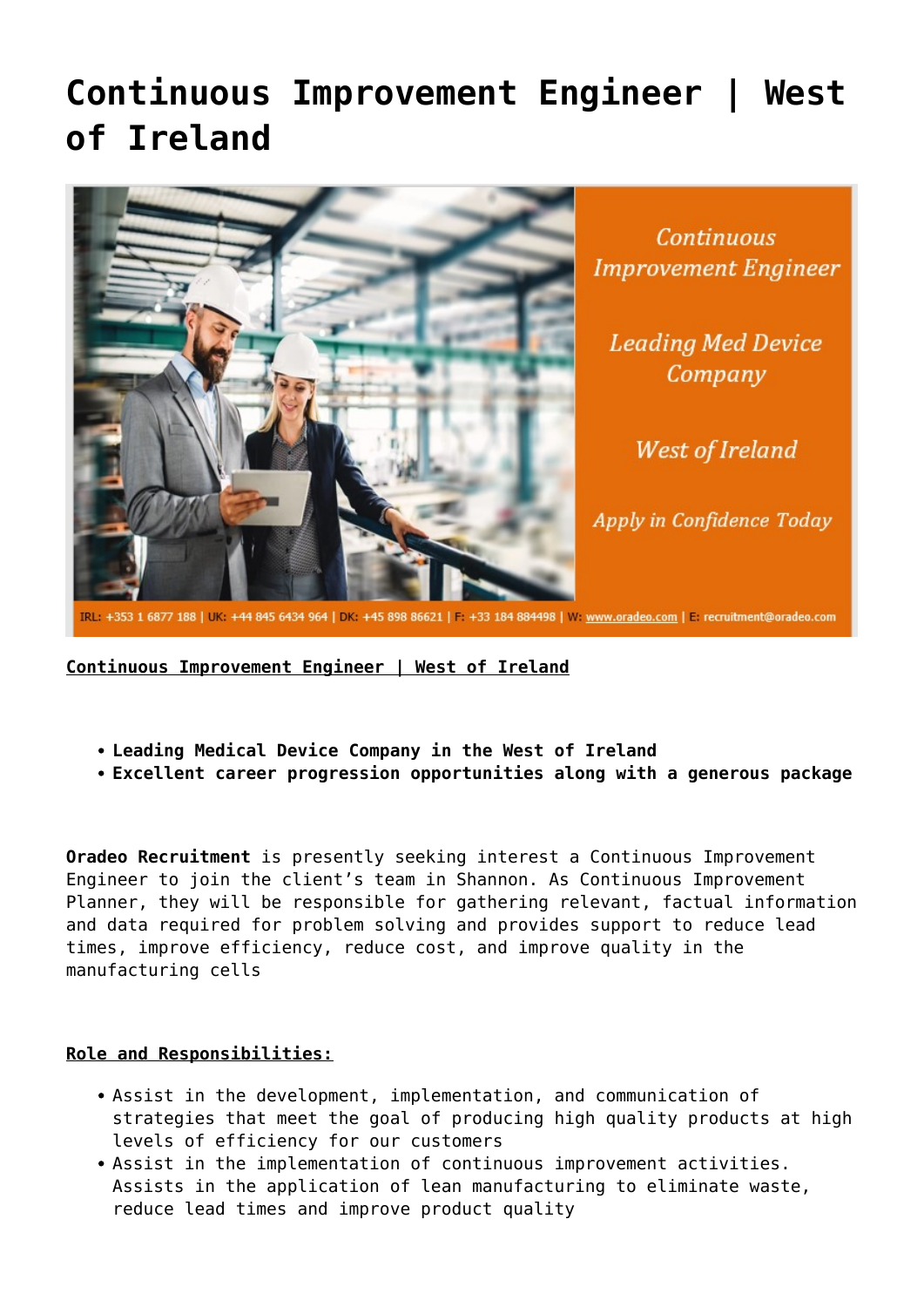- Responsible for gathering relevant, factual information and data required for problem solving.
- Participates in structured problem solving using Six Sigma methodologies.
- Formulate procedures, specifications, and standards for products and processes.
- Prepares manufacturing process work instructions and operating procedures and can implement those instructions on the production floor by both providing training and facilitating discussions to address issues.
- Implements process changes through the Change Management System.
- Collect and analyze information to improve the performance of the department and identify areas for improvement.
- Provide support for engineering related projects for the Advance Manufacturing team.
- Provides support to reduce lead times, improve efficiency, reduce cost, and improve quality in the manufacturing cells.
- Provides support to senior team members in the development and deployment of standardized best practice methodologies across the global manufacturing network.
- Provides support to senior team members in the development, implementation, and communication of strategies that meet the goal of producing high quality product at high levels of efficiency for our customer.
- Responsible for gathering relevant, factual information and data required for problem solving.

## **Necessary skills and requirements:**

- Degree / Diploma/Certificate in Science, Engineering, or other technical disciplines
- Six Sigma Green Belt Qualification
- Experience working in an engineering or continuous improvement role
- In-depth knowledge of Lean Manufacturing
- In-depth knowledge of Six Sigma
- Broad knowledge and experience with project management tools and methods
- Demonstrated ability to lead and coach the implementation of transactional improvements through cross-functional teams by listening and utilizing influence skills. (leadership)
- Able to take action in solving problems and making decisions while exhibiting judgment and a realistic understanding of issues, able to use reason, even when dealing with emotional topics. (decision-making &problem solving)
- Demonstrated ability to communicate effectively (both oral and written) in a clear and concise manner. (communicate)
- Presentation skills. Able to clearly present information; influence or persuade others through oral presentations in positive and negative circumstances, listens well.
- Must possess a collaborative style to work effectively throughout the